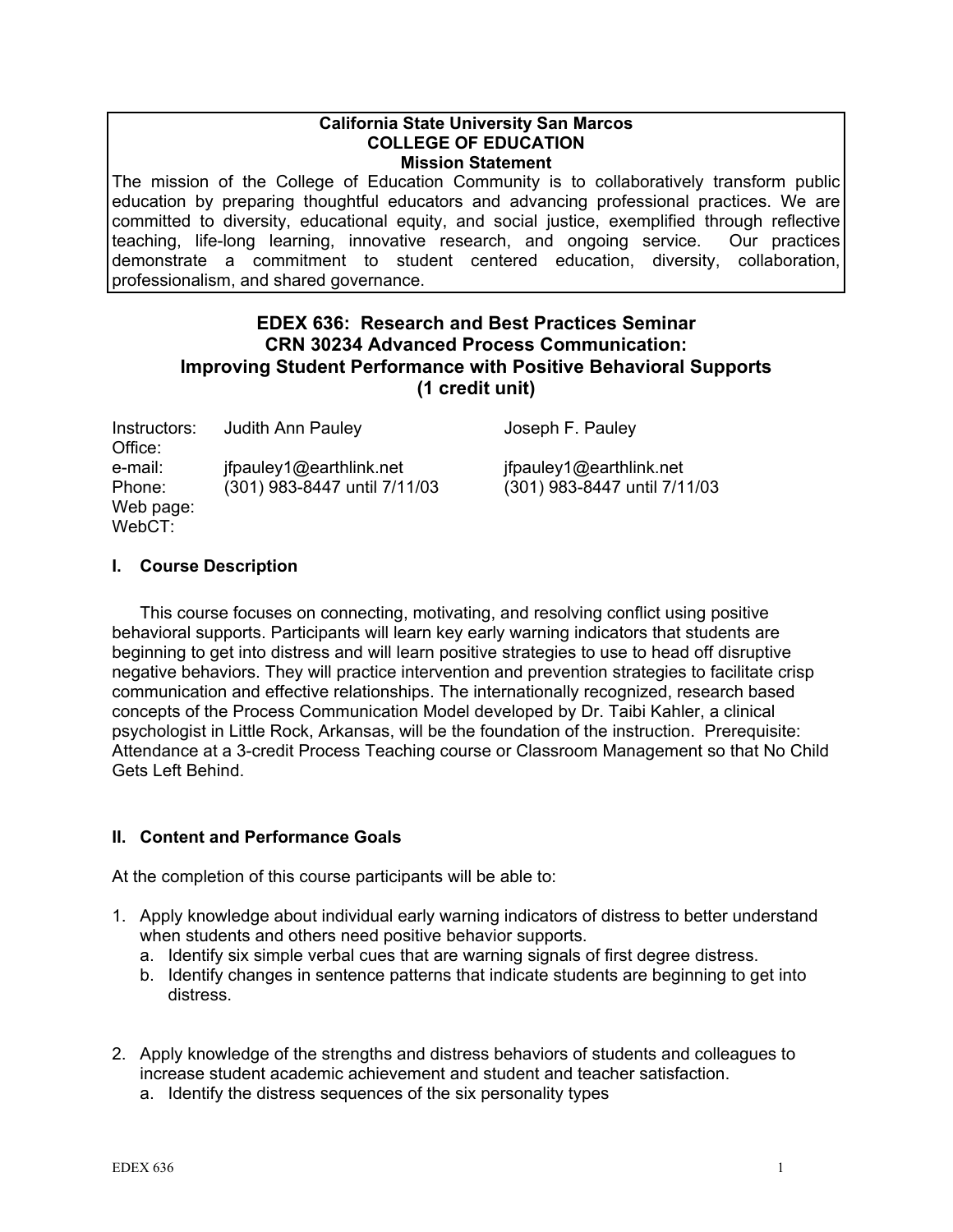- b. Identify behaviors of first degree distress of the six personality types
- c. Identify the failure mechanisms of the six personality types
- 3. Use strategies to help teachers work effectively with students and colleagues of diverse cultures and backgrounds
- 4. Use strategies to deal with conflict and challenging behaviors
	- a. Identify causes of conflict between teachers and students, between student and student, between teachers and parents, and between colleagues
	- b. Develop strategies using positive behavior supports to invite people out of distress
	- c. Use these strategies to resolve conflict with each of the six personality types
- 5 Articulate the settings in which these skills may be applied

## **III. What I Need for Class**

Kahler Process Communication Advanced Seminar, Kahler, T., from Kahler Communications, Inc., 2000. Email [joe@kahlercom.com](mailto:joe@kahlercom.com) for procedures for obtaining materials.

Here's How to Reach Me: Matching Instruction to Personality Types in Your Classroom, Pauley, J., Bradley, D., Pauley, J., Paul H. Brookes Publishing Co. 2001.

## **Selected Articles, Handouts, and Web Sites including:**

"People Are Like Snowflakes: No Two Are Exactly Alike" Farris, B.

"Motivating Students According to their Needs", Bradley, D.

"Giving At Risk Students a Chance", Loftin, K.

"The Teen Leadership Program: A Model for Success:, Fox, L.

"In What Ways Might You Change Your Beliefs About Learning Styles and Diversity", Nevin, A.

"Reaching and Teaching All Students in the Mainstream Environment", Thousand, J.

"Preventing Students from Dropping Out", Wolfe, O.

"Empowering Students Through the Power Hour", Bell, R., Martin, C., Owens, A.

Supplemental reading and videos illustrating the concepts of Process Communication.

Antecedent Behavior & Consequence form from "Here's How to Reach Me: Matching Instruction to Personality Types in Your Classroom", Pauley, J., Bradley, D., and Pauley, J. Paul H. Brookes Publishing Co. 2001.

Process Communications website: www.kahlercom.com

Post class consultation with the trainers via email (jfpauley1@earthlink.net)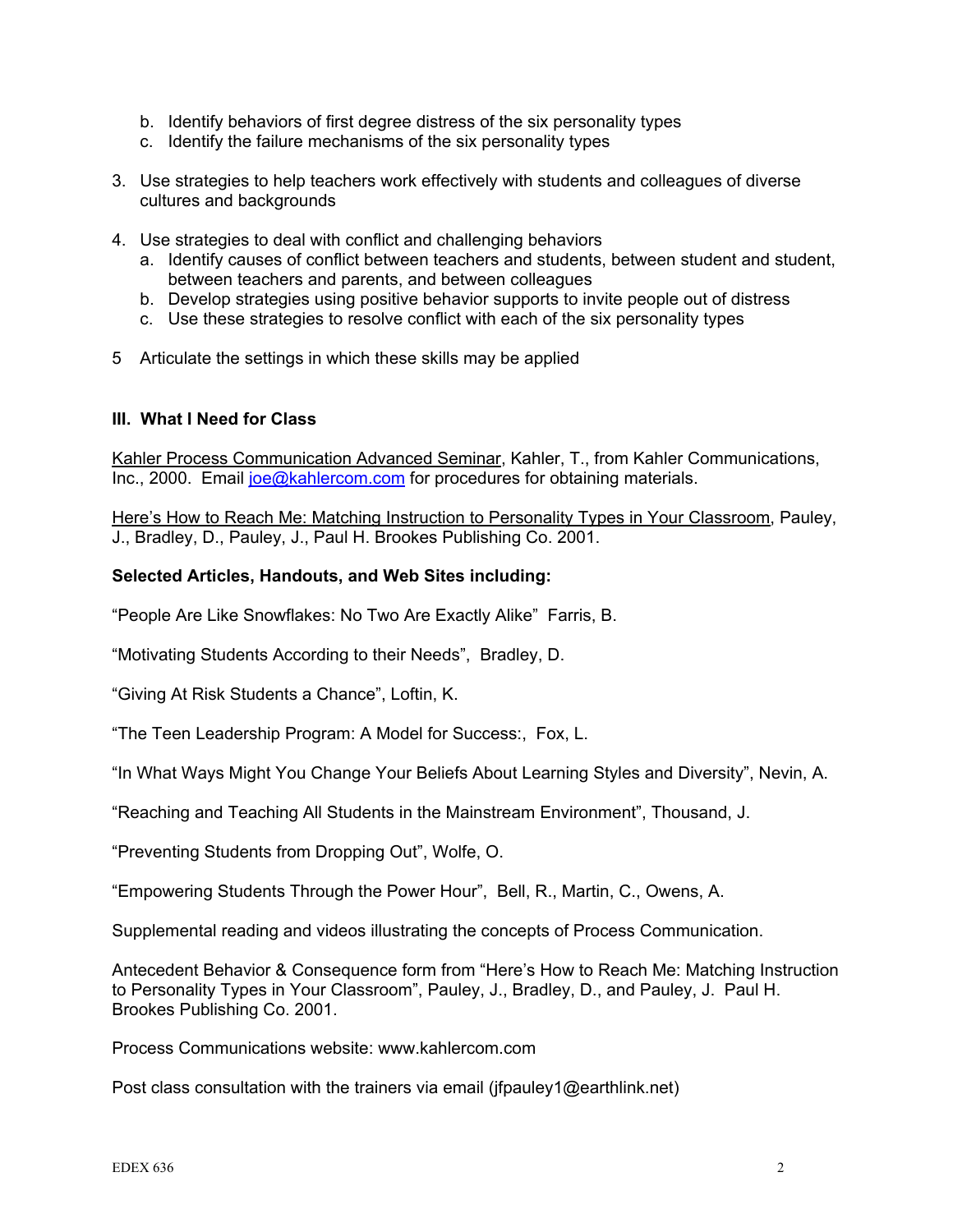### **IV. Professional and Administrative Requirements**

- 1. Attend all class sessions. Be on time. Please call the instructor when you are unable to attend class or when you will be late. It is the policy of the CSUSM College of Education that any student who misses 20% or more of class time or class sessions may not receive a passing grade for a course.
- 2. "Person-first" language (e.g., "Student with Down Syndrome" rather than "Down Syndrome student;" "Johnny who happens to have Down Syndrome" rather "My Down Syndrome student") must be used throughout all written and oral assignments and discussions.
- 3. Word process all written documents. Keep a copy of all of your work. You will want these copies for your records and for potential future use as professional portfolio entries.
- 4. Complete and hand in all assignments on the due dates for full credit. If you have extraordinary circumstances that impact completion of your assignments, please let the instructor(s) know. Any time that you have questions or concerns, please contact the instructor(s) immediately.
- 5. Participate in class discussions and group activities and demonstrate positive interpersonal skills with classmates and guests.
- 6. Select a class "buddy" to ensure that you receive handouts and information when you must miss class. Buddy: Telephone: Fax:

E-mail: Address:

#### **Activities and instructional methods for realizing objectives:**

| class discussions | group work                     | lectures | readings in texts |
|-------------------|--------------------------------|----------|-------------------|
| observations      | web site access study guides   |          | demonstrations    |
| videos            | written assignments role plays |          |                   |

#### **Evaluation of attainment of these knowledge bases and skills:**

| attendance          | punctuality              | participation in class |
|---------------------|--------------------------|------------------------|
| strategy papers     | collaborative activities | ABC form               |
| assessment outcomes | role play performance    |                        |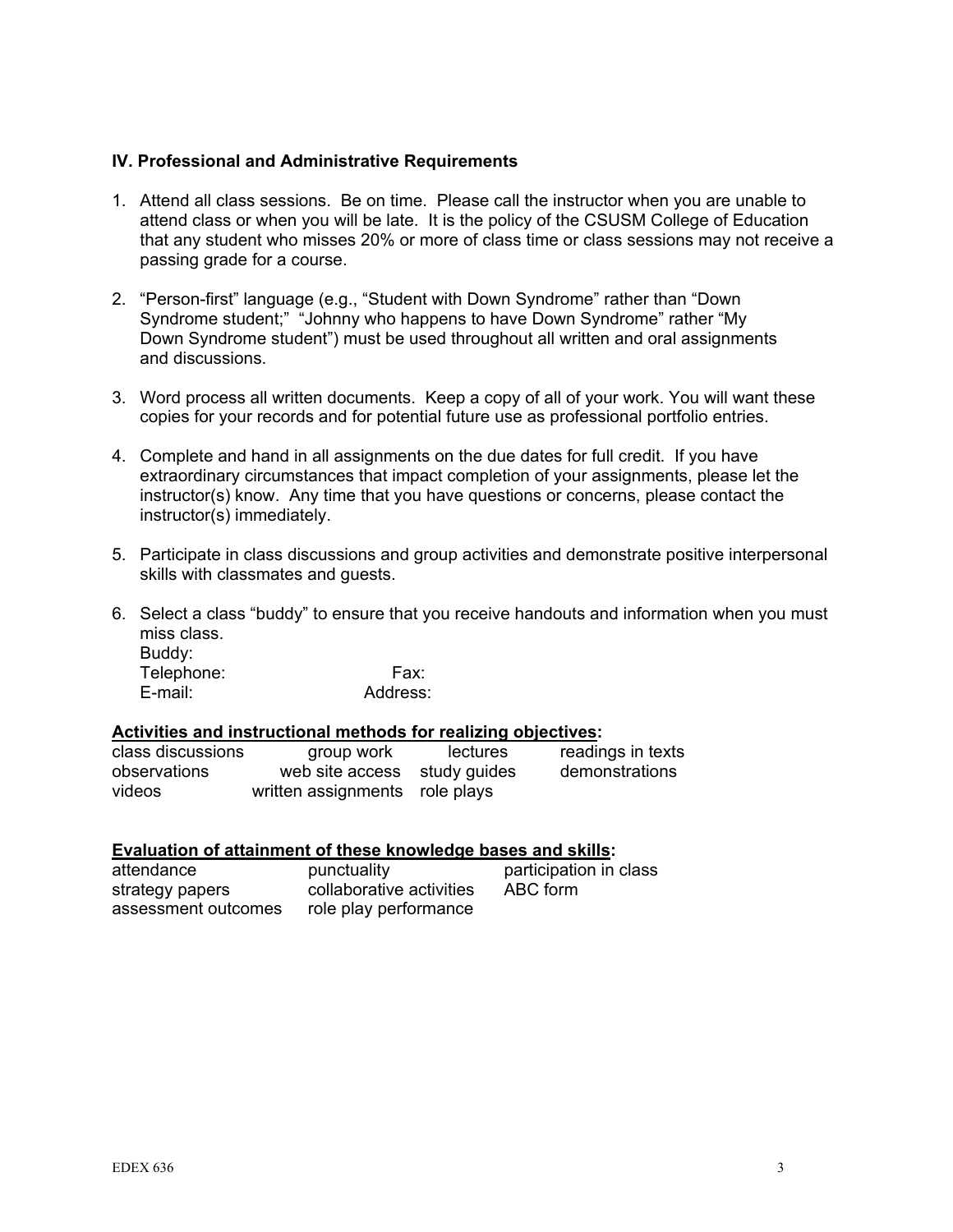### **V. Scholastic Requirements**

#### **Class Attendance and Participation (60 maximum points)**

This course consists of 2, 7.5-hour day (plus break) class sessions. Attendance at and active participation in both of the **2 classes** is worth a maximum of **30 points per class/day**.

Regular and punctual attendance is required. This class is interactive in nature, and the inclass experiences and discussions are difficult if not impossible to recreate. Additionally, each class member is expected to practice exemplary collaborative teaming and participatory behavior. To reinforce the program's commitment to the development of professional interpersonal skills, students earn points each class for: a) arriving on time; b) returning from breaks on time; c) staying for all of the class; d) fully participating and cooperating with classmates, instructors, and guests in accordance with agreed-upon class norms; and e) completing and sharing reflections. Participants who arrive late, depart early, engage in a "noncollaborative" behavior, or fail to have assignments/reflections prepared on time can expect to receive less than the maximum points for a class.

#### **Completion of a First Degree Distress Strategy Paper ( 18 maximum points)**

Write an intervention strategy identifying driver and script verbal cues for each of the six types and appropriate intervention strategies. Paper will be due via Email ([joe@kahlercom.com](mailto:joe@kahlercom.com)) by 15 August 2003.

#### **Completion of a Second Degree Distress Strategy Paper (18 maximum points)**

Write an intervention strategy for the failure mechanisms for each of the six types and appropriate intervention strategies. Paper will be due via Email [\(joe@kahlercom.com\)](mailto:joe@kahlercom.com) by 15 August 2003.

#### **Completion of 1 ABC form (4 maximum points)**

Analyze an incident of conflict using the **Antecedent, Behavior & Consequence** form from "Here's How to Reach Me". Form due 22 July 2003.

| <b>Class Date Topics</b>         |                                             | <b>Readings Due Today</b>                   | <b>Assignments Due</b> |  |
|----------------------------------|---------------------------------------------|---------------------------------------------|------------------------|--|
| July 21                          | Understanding<br>Distress &<br>Phase Issues |                                             |                        |  |
| July 22                          | Heading Off &<br><b>Resolving Conflict</b>  | "Kahler Advanced<br>PCM Seminar,<br>pp 1-34 | ABC form               |  |
| <b>Key to Personnel:</b><br>JAP. | = Judith Ann Pauley                         | JFP= Joseph F. Pauley                       |                        |  |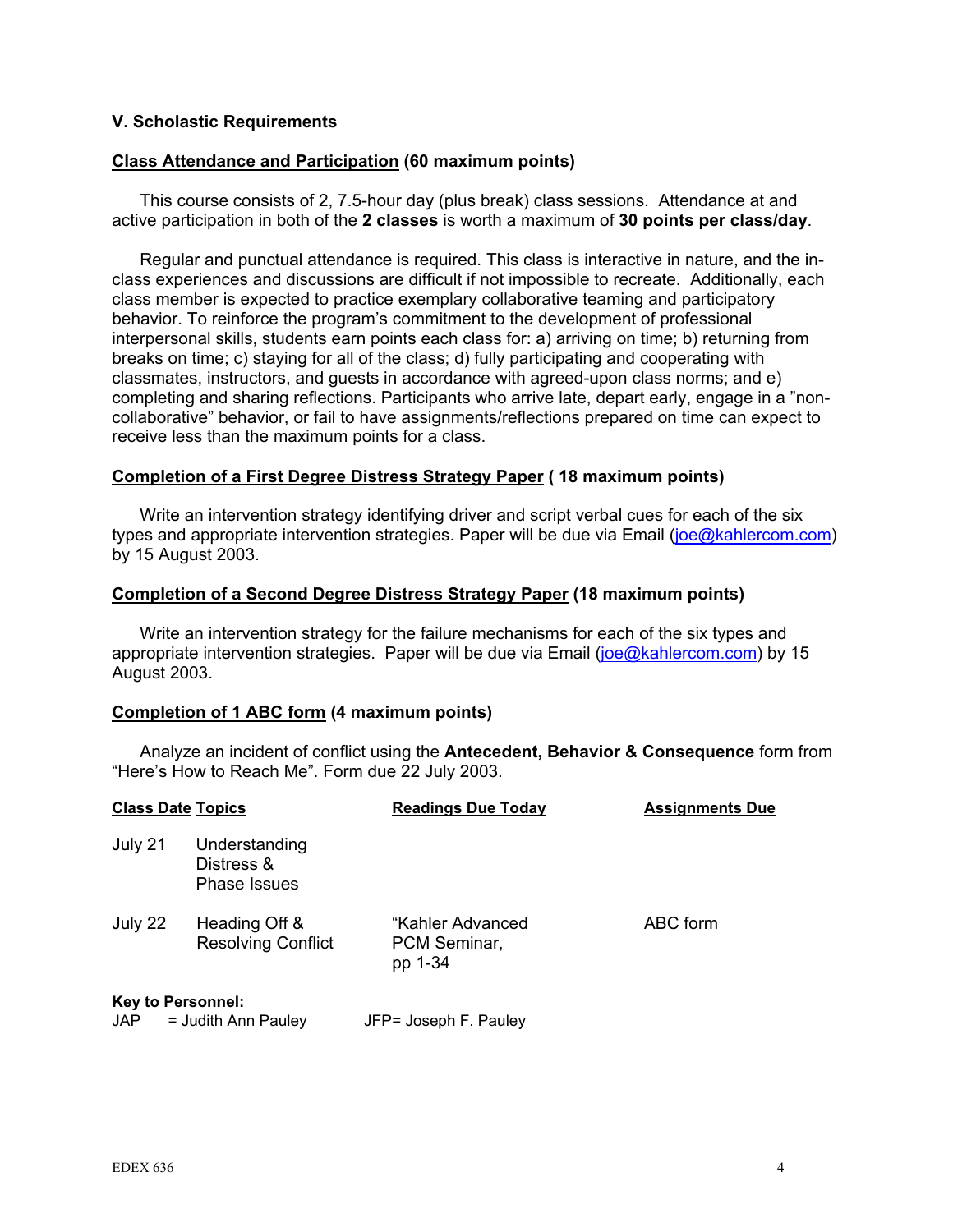## **EDEX 636 CRN 30234**

# **Writing Criteria**

Two strategy papers are due on the dates indicated in the syllabus schedule.

The quality of the strategy papers will be judged based upon at least the following criteria:

- use of respectful and professional "person first" language (i.e., "Rich who has Cerebral Palsy" versus "the CP child");
- word processed with accuracy in spelling, punctuation, and grammar;
- organization, comprehensiveness, and professional appearance of the product
- connection with readings, class discussions, findings on the web, and;
- use of higher order thinking skills of application, analysis, synthesis, and evaluation.

## **GRADING SCALE (in percentages):**

| A 94-100       | A-92-93 | B+ 89-91  |
|----------------|---------|-----------|
| <b>B</b> 86-88 | B-84-86 | $C+81-83$ |

#### **Criteria for Grading:**

A (Excellent): Performance at the highest level, showing sustained excellence in meeting all course requirements and exhibiting an unusual degree of intellectual initiative.

- B (Good): Performance at a high level, showing consistent and effective achievement in meeting course requirements.
- C (Satisfactory): Performance at an adequate level, meeting the basic requirements of the course.

**NOTE: The minimum acceptable grade for a course in the professional education sequence is C+, and a B average must be maintained.**